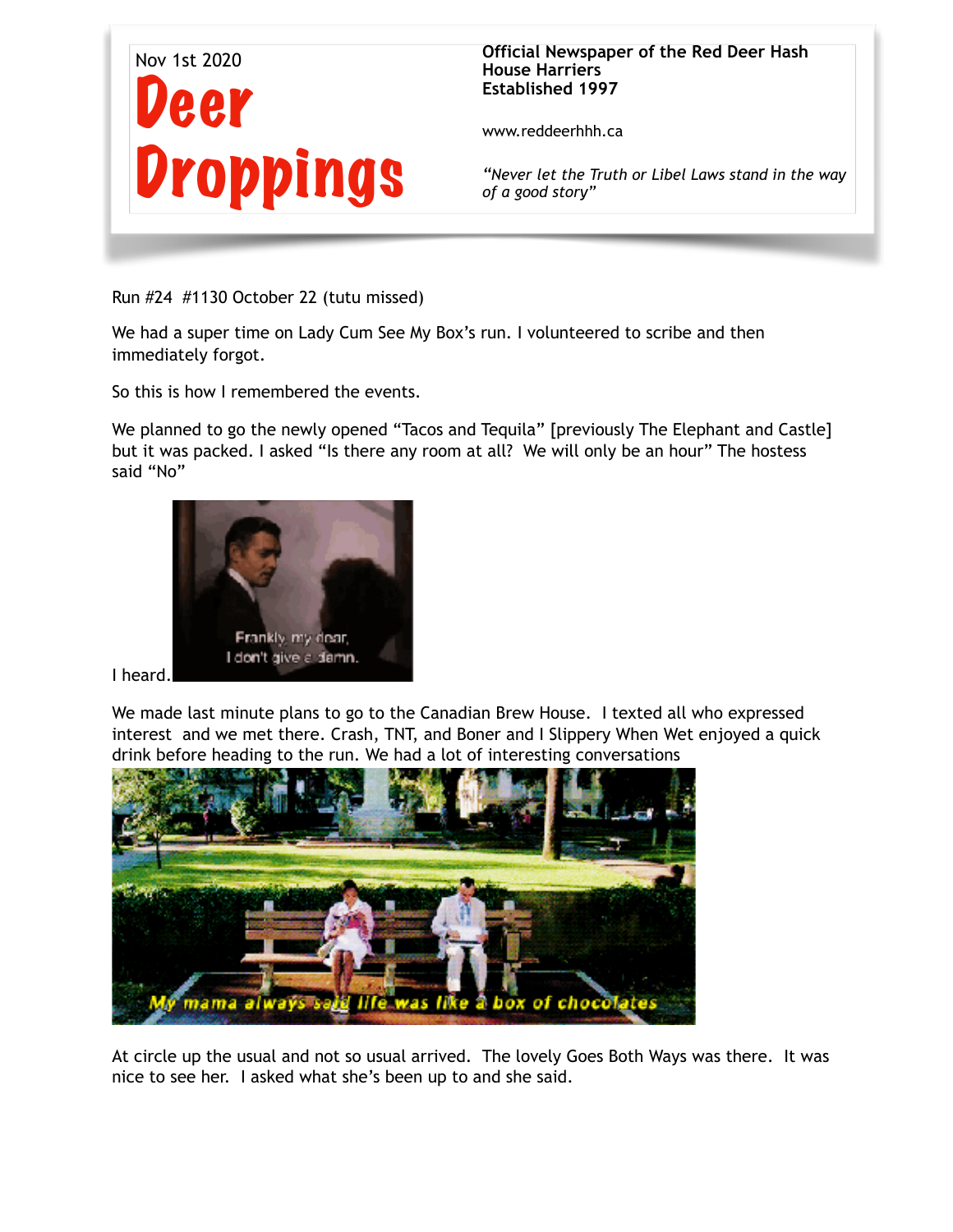

TNT was there as usual. She is so positive all the time. It's great to have her on the runs. I imagine her sound track as:



But there may be something more sinister going on



Crash our new RA has certainly taken to his new role. Maybe, a bit too much.



Oh, Well. It's just a year.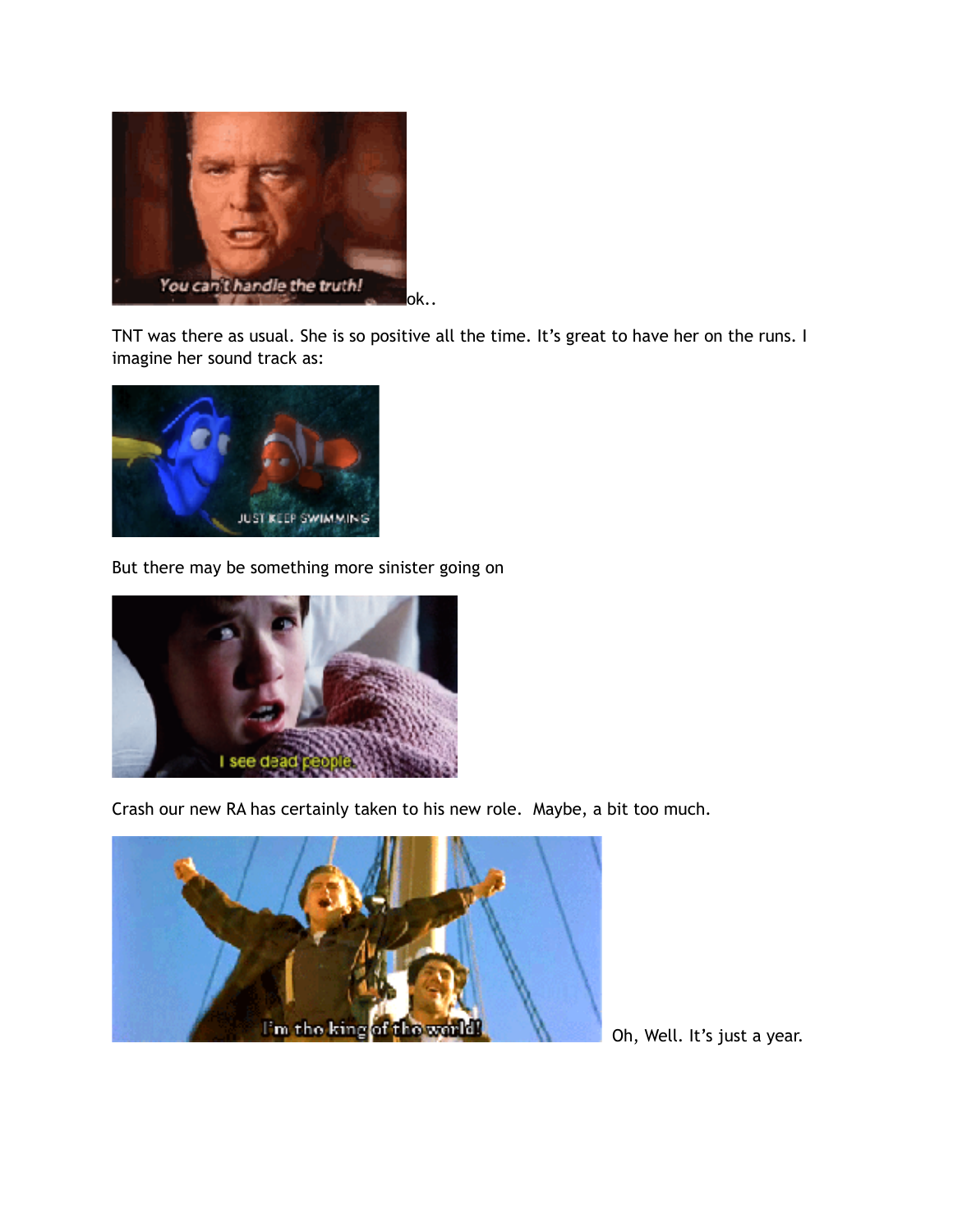After introductions Lady Cum See My Box entered the circle to draw the trail markings. But first she showed us something weird.



We set out on our way; 5 runners and 5 walkers. I was the running hare so I tried to get them to do all the false trails. It was a cold night so I was happy to stay warm. Whore Sleigher, the coolest of all, went above and beyond searching for false trails. He'd say "I'll check it out



and…

I was lagging behind as usual and Mobey came back to cheer me up and give me a pep talk.



I felt better after.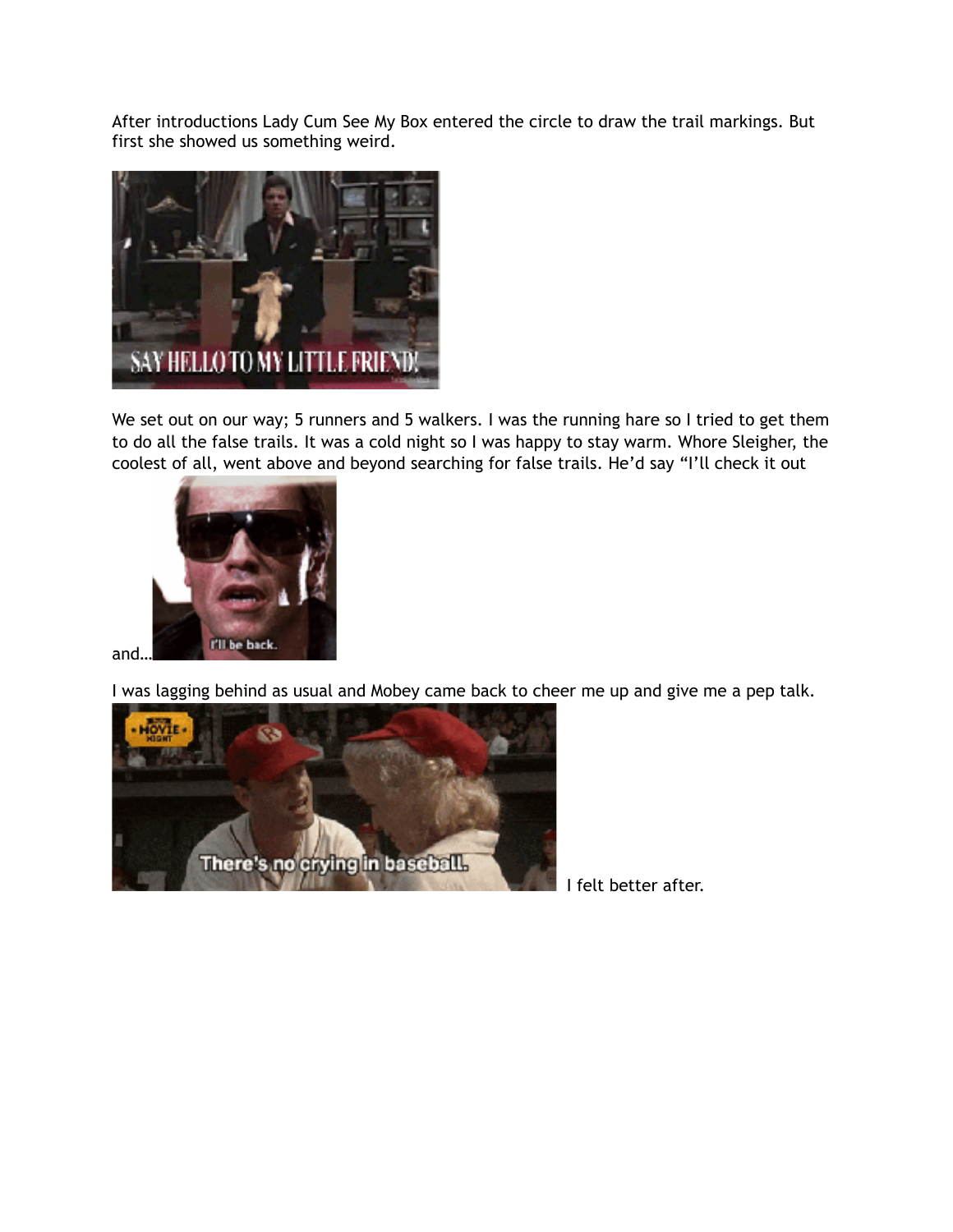Boner, "the lone wolf", was always out of ear shot.



He never heard, "on hare" or "onon" or "seriously, it's this way" But eventually he'd come



back with a mischievous grin



At our HH deep in the woods we finally had **NOT ANY PRECIQUS** some beer and snacks.

But really, It doesn't take much to get us to run/walk on a minus a million cold night….

Just the thought of beer for some hashers is like

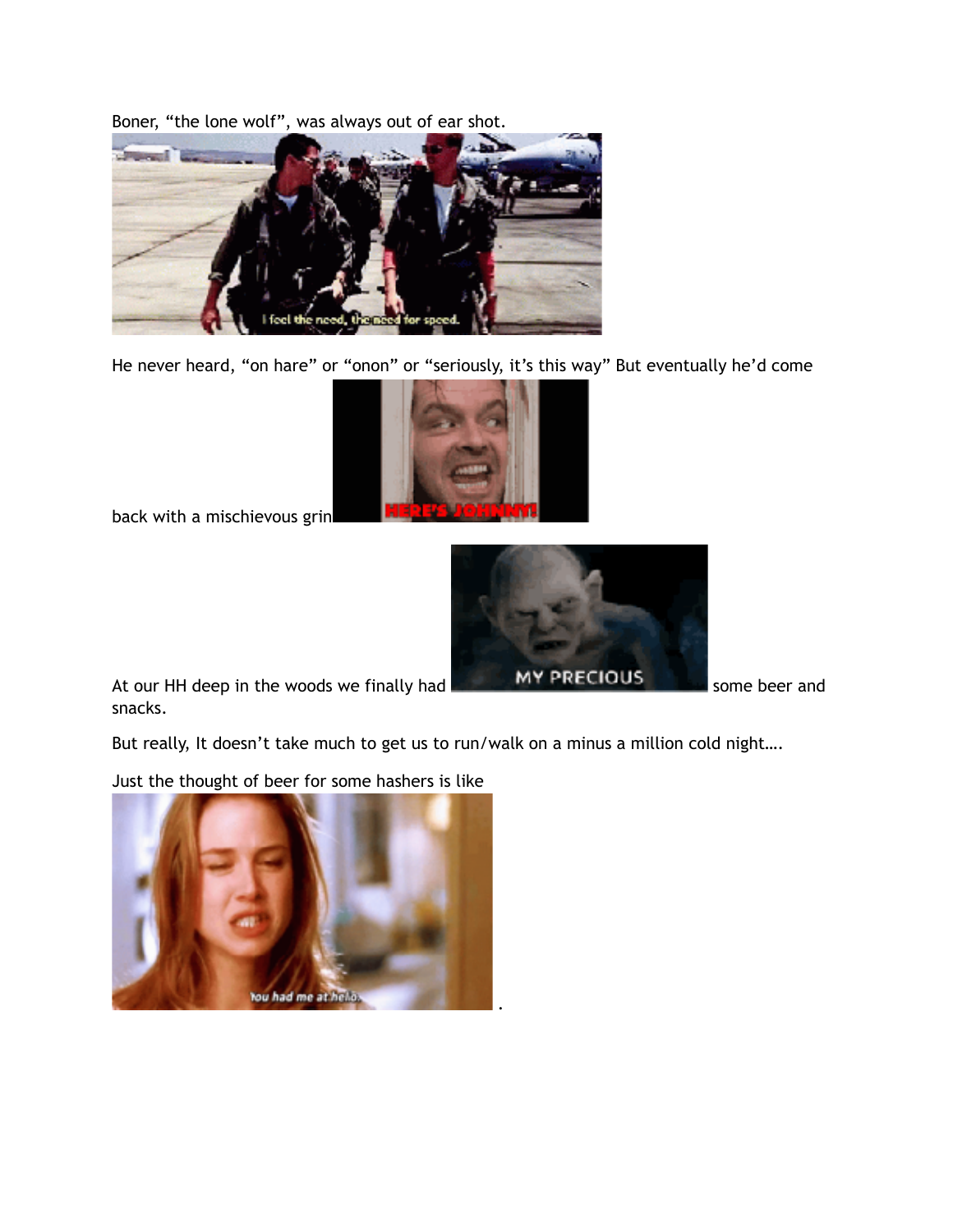After the long "on in' some of the walkers saunter in late. I asked Lady Miss Daisy where Wee had got to. She didn't seem to be concerned. She just looked into the distance and



## whispered.

I kept my eye on the trail and finally Wee finally arrived and I asked what took him so long?



ok gee was just wondering.

At the circle up there were rewards and punishments. Of course the hares were rewarded with their awesome run. When Whore Sleigher was punished he seemed a little put out.



Crash did it anyway.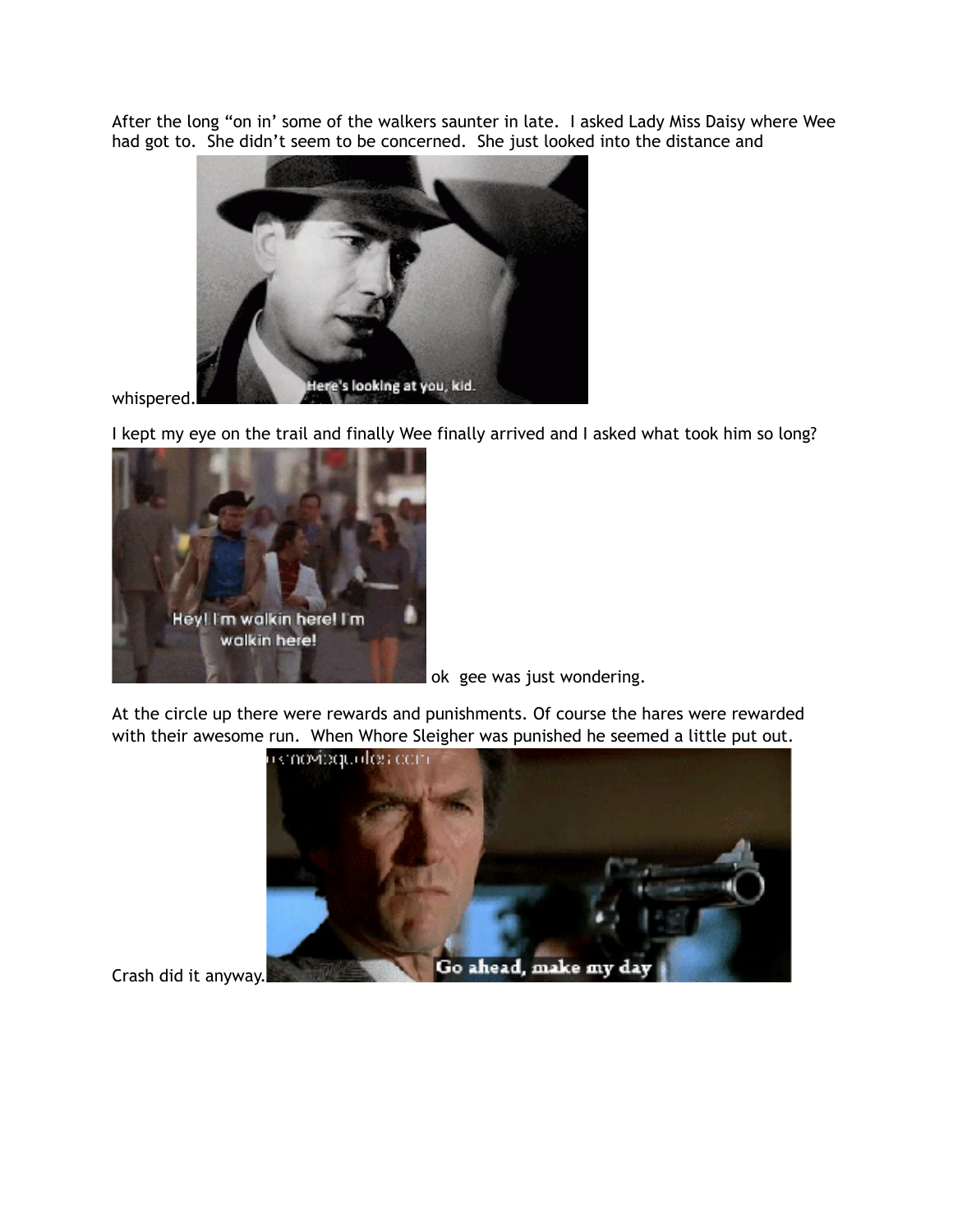After the run a few of us ventured off to the Canadian Brew House. We asked everyone if they wanted to join but Mobey just said he had plans.



We walked in and spotted Don't Know Dick, who was not at the run. We heard her say

![](_page_5_Picture_3.jpeg)

in all the world, she walks into mine...

![](_page_5_Picture_5.jpeg)

She order her famous drink **and we sat down to enjoy** She order her famous drink and we sat down to enjoy a drink and something to eat.